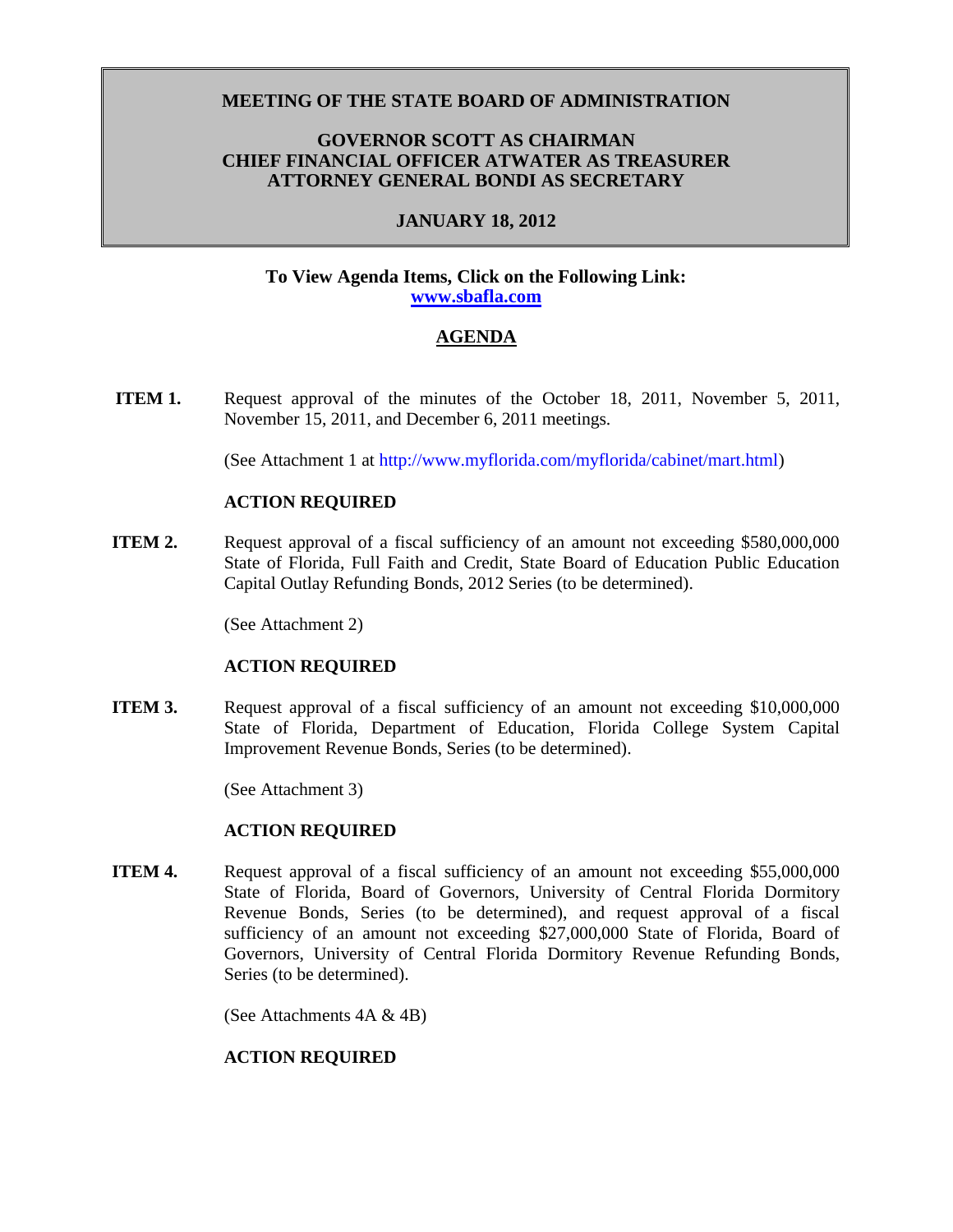## **State Board of Administration – Agenda January 18, 2012 Page 2**

**ITEM 5.** Request approval of a fiscal sufficiency of an amount not exceeding \$12,000,000 State of Florida, Board of Governors, University of Central Florida Parking Facility Revenue Bonds, Series (to be determined).

(See Attachment 5)

## **ACTION REQUIRED**

**ITEM 6.** The staff of the State Board of Administration requests that the Trustees approve filing of a Notice of Proposed Rule to repeal Rule 19-7.001(Purpose), F.A.C., and to authorize the filing of this rule for repeal if no member of the public timely requests a rule hearing.

> The purpose and effect of the proposed rule amendment will be to repeal Rule 19- 7.001 (Purpose), F.A.C., which is a rule that was identified during the comprehensive rules review required by Executive Order 11-01, as being duplicative, unnecessarily burdensome, or no longer necessary. This rule merely introduces the substantive rules set forth in Rule Chapter 19-7, Rules and Regulations Governing the Administration of the Local Government Surplus Funds Trust Fund. The rule, while creating no harm, does not fall within the definition of "rule" set forth under Section 120.52(16), Florida Statutes. The rule can be repealed as being unnecessary. There are no significant policy issues or controversial issues connected to this rule repeal.

(See Attachment 6)

# **ACTION REQUIRED**

**ITEM 7.** The staff of the State Board of Administration requests that the Trustees approve filing of a Notice of Proposed Rule to amend Rule 19-7.002 (Investment Policy Statement), F.A.C., Investment Policy Guidelines to adopt the revised policy statements, and to file this rule, along with the incorporated documents, for adoption if no member of the public timely requests a rule hearing.

> The purpose and effect of the proposed rule amendment to Rule 19-7.002 (Investment Policy Statement), F.A.C. will be to adopt the revised Investment Policy Statements for the Local Government Surplus Funds Trust Fund and the Fund B Surplus Funds Trust Fund. There are no significant policy issues or controversial issues connected to this rule amendment.

> A rule development workshop for the amendments was offered on November 21, 2011, but the workshop was not held as it was not requested.

(See Attachment 7)

# **ACTION REQUIRED**